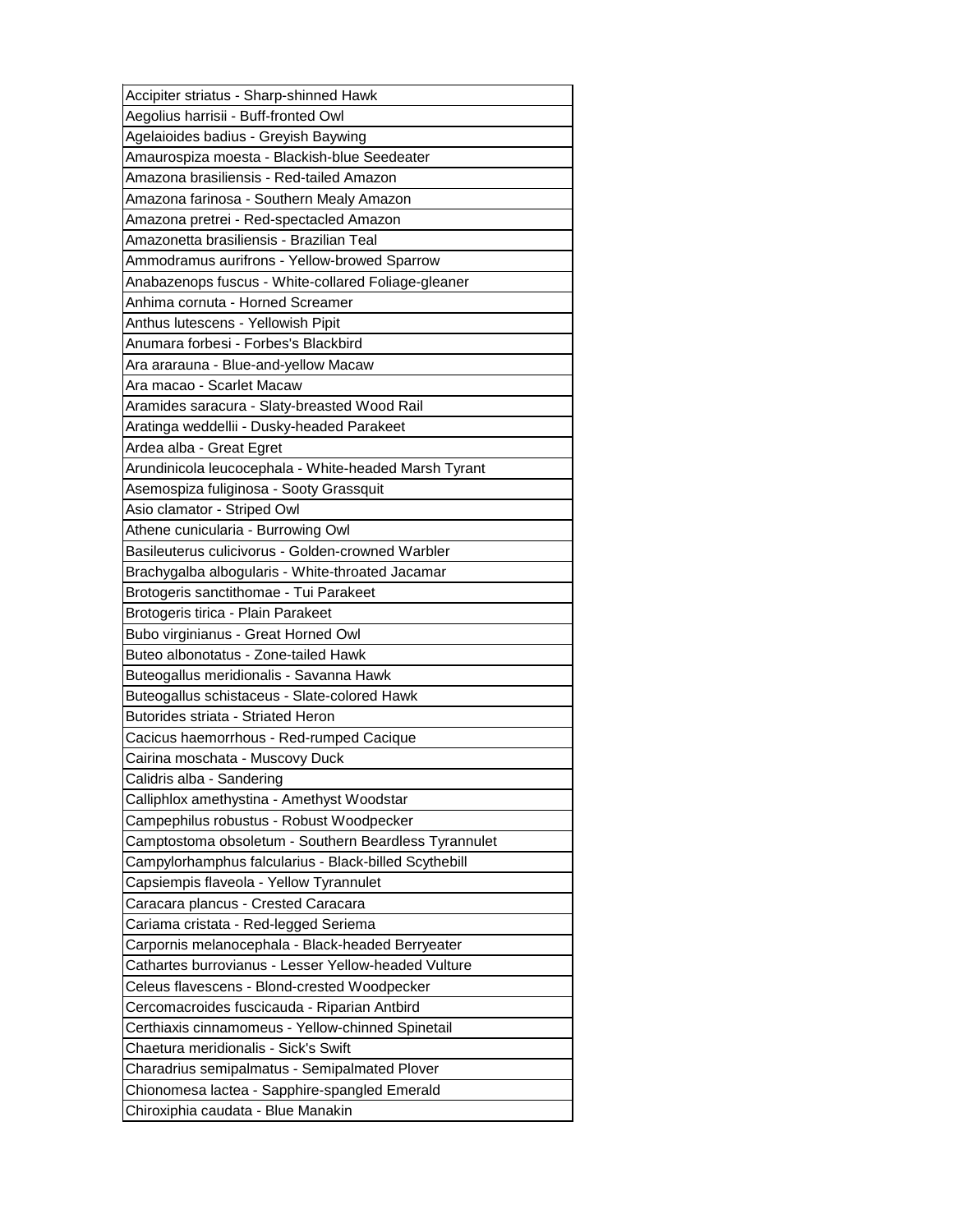| Chloroceryle amazona - Amazon Kingfisher                |
|---------------------------------------------------------|
| Chlorostilbon lucidus - Glittering-bellied Emerald      |
| Chrysomus ruficapillus - Chestnut-capped Blackbird      |
| Cissopis leverianus - Magpie Tanager                    |
| Cistothorus platensis platensis - Grass Wren            |
| Coereba flaveola - Bananaquit                           |
| Colaptes campestris - Campo Flicker                     |
| Colaptes melanochloros - Green-barred Woodpecker        |
| Colaptes punctigula - Spot-breasted Woodpecker          |
| Colonia colonus - Long-tailed Tyrant                    |
| Columbina picui - Picui Ground Dove                     |
| Columbina squammata - Scaled Dove                       |
| Columbina talpacoti - Ruddy Ground Dove                 |
| Conioptilon mcilhennyi - Black-faced Cotinga            |
| Conirostrum speciosum - Chestnut-vented Conebill        |
| Contopus virens - Eastern Wood Pewee                    |
| Coragyps atratus - Black Vulture                        |
| Coryphospingus pileatus - Grey Pileated Finch           |
| Corythopis torquatus - Ringed Antpipit                  |
| Cranioleuca obsoleta - Olive Spinetail                  |
| Cranioleuca pallida - Pallid Spinetail                  |
| Cranioleuca vulpina - Rusty-backed Spinetail            |
| Crotophaga ani - Smooth-billed Ani                      |
| Crotophaga major - Greater Ani                          |
| Cyanocorax cristatellus - Curl-crested Jay              |
| Cyanoloxia brissonii - Ultramarine Grosbeak             |
|                                                         |
|                                                         |
| Cyclarhis gujanensis - Rufous-browed Peppershrike       |
| Dacnis cayana - Blue Dacnis                             |
| Dendrexetastes rufigula - Cinnamon-throated Woodcreeper |
| Dendrocincla turdina - Plain-winged Woodcreeper         |
| Dendrocolaptes platyrostris - Planalto Woodcreeper      |
| Dendrocygna viduata - White-faced Whistling Duck        |
| Diopsittaca nobilis - Red-shouldered Macaw              |
| Donacobius atricapilla - Black-capped Donacobius        |
| Drymophila ferruginea - Ferruginous Antbird             |
| Drymophila squamata - Scaled Antbird                    |
| Drymornis bridgesii - Scimitar-billed Woodcreeper       |
| Dryocopus lineatus - Lineated Woodpecker                |
| Elaenia flavogaster - Yellow-bellied Elaenia            |
| Elaenia mesoleuca - Olivaceous Elaenia                  |
| Elaenia obscura - Highland Elaenia                      |
| Elanoides forficatus - Swallow-tailed Kite              |
| Embernagra platensis - Pampa Finch                      |
| Estrilda astrild - Common Waxbill                       |
| Eupetomena cirrochloris - Sombre Hummingbird            |
| Eupetomena macroura - Swallow-tailed Hummingbird        |
| Euphonia pectoralis - Chestnut-bellied Euphonia         |
| Euphonia violacea - Violaceous Euphonia                 |
| Eupsittula aurea - Peach-fronted Parakeet               |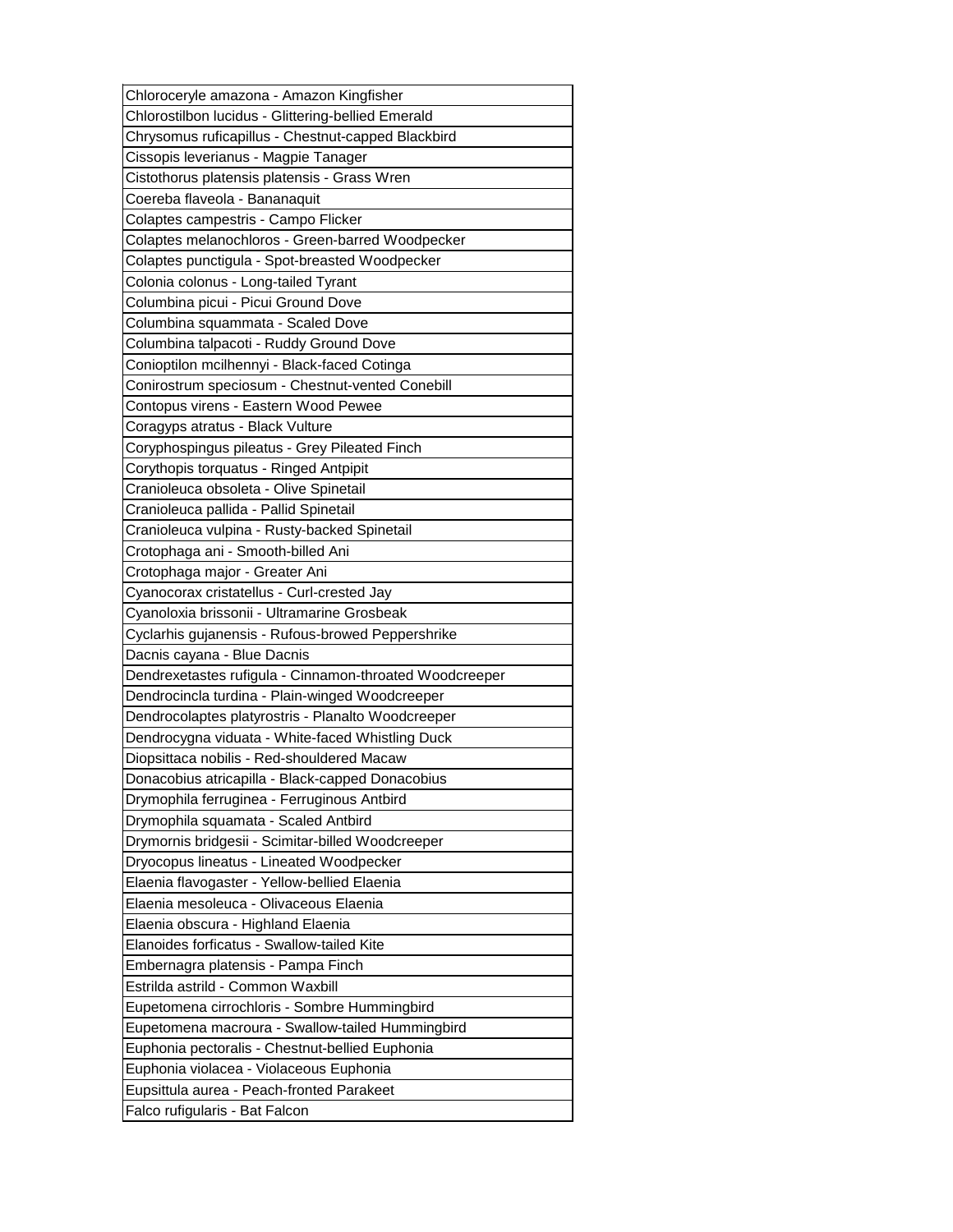| Falco sparverius - American Kestrel                    |
|--------------------------------------------------------|
| Florisuga fusca - Black Jacobin                        |
| Fluvicola nengeta - Masked Water Tyrant                |
| Formicivora erythronotos - Black-hooded Antwren        |
| Formicivora serrana - Serra Antwren                    |
| Forpus xanthopterygius - Cobalt-rumped Parrotlet       |
| Fregata magnificens - Magnificent Frigatebird          |
| Furnarius figulus - Band-tailed Hornero                |
| Furnarius rufus - Rufous Hornero                       |
| Galbula cyanescens - Bluish-fronted Jacamar            |
| Galbula ruficauda - Rufous-tailed Jacamar              |
| Gallinula galeata - Common Gallinule                   |
| Geothlypis aequinoctialis - Masked Yellowthroat        |
| Gnorimopsar chopi - Chopi Blackbird                    |
| Gubernetes yetapa - Streamer-tailed Tyrant             |
| Guira guira - Guira Cuckoo                             |
| Haematopus palliatus - American Oystercatcher          |
| Haplospiza unicolor - Uniform Finch                    |
| Harpia harpyja - Harpy Eagle                           |
| Hemithraupis ruficapilla - Rufous-headed Tanager       |
| Hemitriccus furcatus - Fork-tailed Pygmy-Tyrant        |
| Herpetotheres cachinnans - Laughing Falcon             |
| Himantopus mexicanus - Black-necked Stilt              |
| Hirundinea ferruginea - Cliff Flycatcher               |
| Hylophilus amaurocephalus - Grey-eyed Greenlet         |
| Hylophilus thoracicus - Lemon-chested Greenlet         |
| Hymenops perspicillatus - Spectacled Tyrant            |
| Hypocnemis subflava - Yellow-breasted Warbling Antbird |
|                                                        |
| Ibycter americanus - Red-throated Caracara             |
| Icterus jamacaii - Campo Troupial                      |
| Icterus pyrrhopterus - Variable Oriole                 |
| Ictinia plumbea - Plumbeous Kite                       |
| Iodopleura pipra - Buff-throated Purpletuft            |
| Jacana jacana - Wattled Jacana                         |
| Knipolegus cyanirostris - Blue-billed Black Tyrant     |
| Knipolegus nigerrimus - Velvety Black Tyrant           |
| Larus dominicanus - Kelp Gull                          |
| Lathrotriccus euleri - Euler's Flycatcher              |
| Lepidocolaptes fatimalimae - Inambari Woodcreeper      |
| Lepidocolaptes squamatus - Scaled Woodcreeper          |
| Leptodon cayanensis - Grey-headed Kite                 |
| Leucochloris albicollis - White-throated Hummingbird   |
| Lochmias nematura - Sharp-tailed Streamcreeper         |
| Loriotus cristatus - Flame-crested Tanager             |
| Machetornis rixosa - Cattle Tyrant                     |
| Mackenziaena severa - Tufted Antshrike                 |
| Macropsalis forcipata - Long-trained Nightjar          |
| Malacoptila striata - Crescent-chested Puffbird        |
| Manacus manacus - White-bearded Manakin                |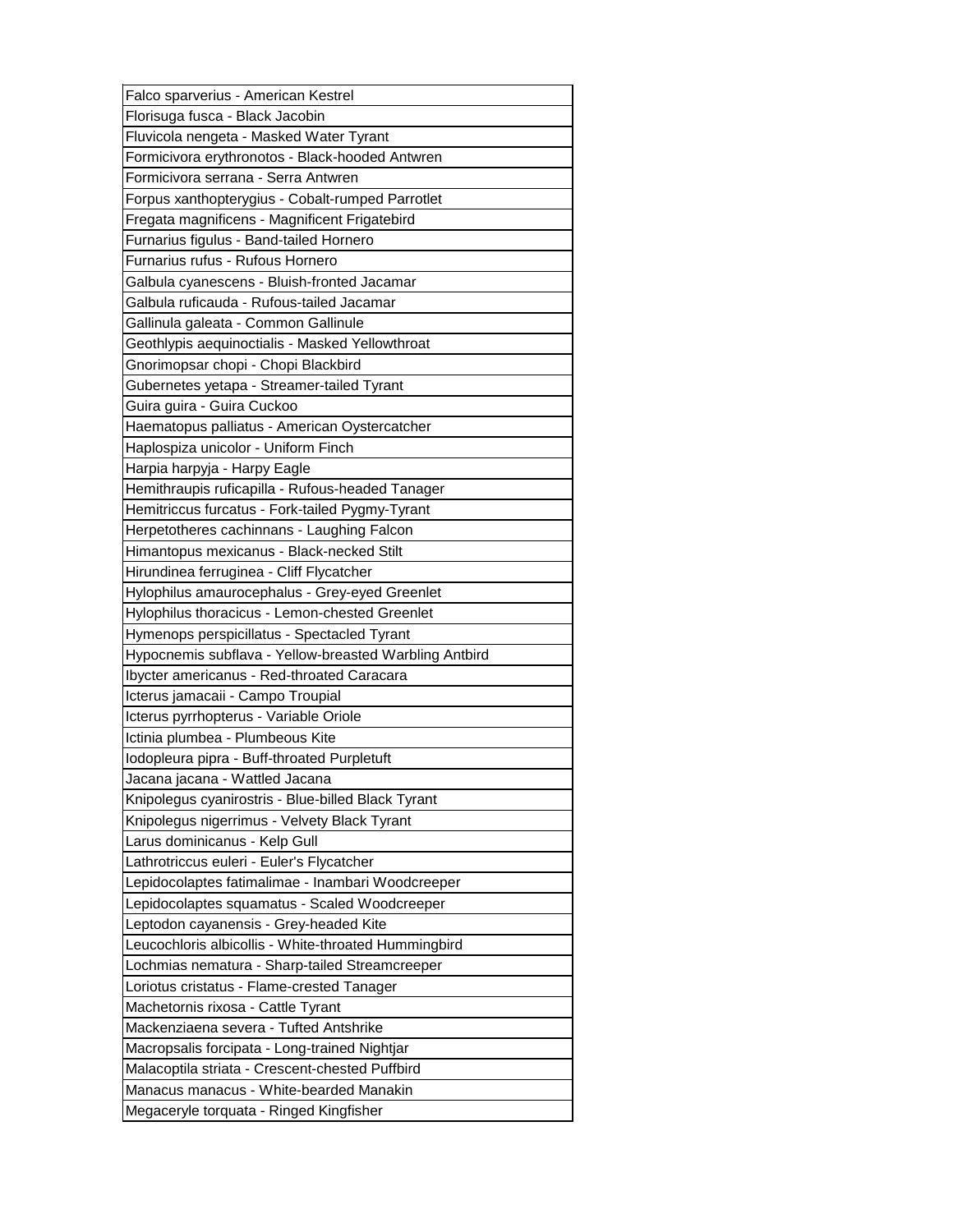| Megarynchus pitangua - Boat-billed Flycatcher                                                           |
|---------------------------------------------------------------------------------------------------------|
| Megascops sanctaecatarinae - Long-tufted Screech Owl                                                    |
| Megascops watsonii - Tawny-bellied Screech Owl                                                          |
| Melanerpes candidus - White Woodpecker                                                                  |
| Merulaxis ater - Slaty Bristlefront                                                                     |
| Mesembrinibis cayennensis - Green Ibis                                                                  |
| Microspingus cabanisi - Grey-throated Warbling Finch                                                    |
| Microspingus cinereus - Cinereous Warbling Finch                                                        |
| Milvago chimachima - Yellow-headed Caracara                                                             |
| Mimus saturninus - Chalk-browed Mockingbird                                                             |
| Mionectes rufiventris - Grey-hooded Flycatcher                                                          |
| Molothrus bonariensis - Shiny Cowbird                                                                   |
| Muscipipra vetula - Shear-tailed Grey Tyrant                                                            |
| Myiarchus swainsoni - Swainson's Flycatcher                                                             |
| Myiarchus tyrannulus - Brown-crested Flycatcher                                                         |
| Myiodynastes maculatus - Streaked Flycatcher                                                            |
| Myiopagis viridicata - Greenish Elaenia                                                                 |
| Myiophobus fasciatus - Bran-coloured Flycatcher                                                         |
| Myiornis auricularis - Eared Pygmy Tyrant                                                               |
| Myiothlypis flaveola - Flavescent Warbler                                                               |
| Myiozetetes similis - Social Flycatcher                                                                 |
| Myrmelastes hyperythrus - Plumbeous Antbird                                                             |
| Myrmoborus leucophrys - White-browed Antbird                                                            |
| Myrmotherula axillaris - White-flanked Antwren                                                          |
| Nannopterum brasilianum - Neotropic Cormorant                                                           |
|                                                                                                         |
| Nemosia rourei - Cherry-throated Tanager                                                                |
|                                                                                                         |
| Nengetus cinereus - Grey Monjita                                                                        |
| Nonnula rubecula - Rusty-breasted Nunlet                                                                |
| Nycticorax nycticorax - Black-crowned Night Heron<br>Ochthornis littoralis - Drab Water Tyrant          |
|                                                                                                         |
| Odontophorus capueira - Spot-winged Wood Quail                                                          |
| Onychorhynchus coronatus - Amazonian Royal Flycatcher                                                   |
| Ortalis guttata - Speckled Chachalaca<br>IOrthopsittaca manilatus - Red-bellied Macaw                   |
|                                                                                                         |
| Pachyramphus polychopterus - White-winged Becard                                                        |
| Pachyramphus validus - Crested Becard                                                                   |
| Pachyramphus xanthogenys - Yellow-cheeked Becard<br>Parabuteo unicinctus - Harris's Hawk                |
| Paroaria coronata - Red-crested Cardinal                                                                |
|                                                                                                         |
| Paroaria dominicana - Red-cowled Cardinal                                                               |
| Passer domesticus - House Sparrow                                                                       |
| Patagioenas picazuro - Picazuro Pigeon                                                                  |
| Penelope obscura - Dusky-legged Guan                                                                    |
| Petrochelidon pyrrhonota - American Cliff Swallow<br>Phacellodomus rufifrons - Rufous-fronted Thornbird |
|                                                                                                         |
| Phaethornis pretrei - Planalto Hermit                                                                   |
| Phaethornis ruber - Reddish Hermit                                                                      |
| Pheugopedius genibarbis - Moustached Wren                                                               |
| Philohydor lictor - Lesser Kiskadee<br>Piaya cayana - Squirrel Cuckoo                                   |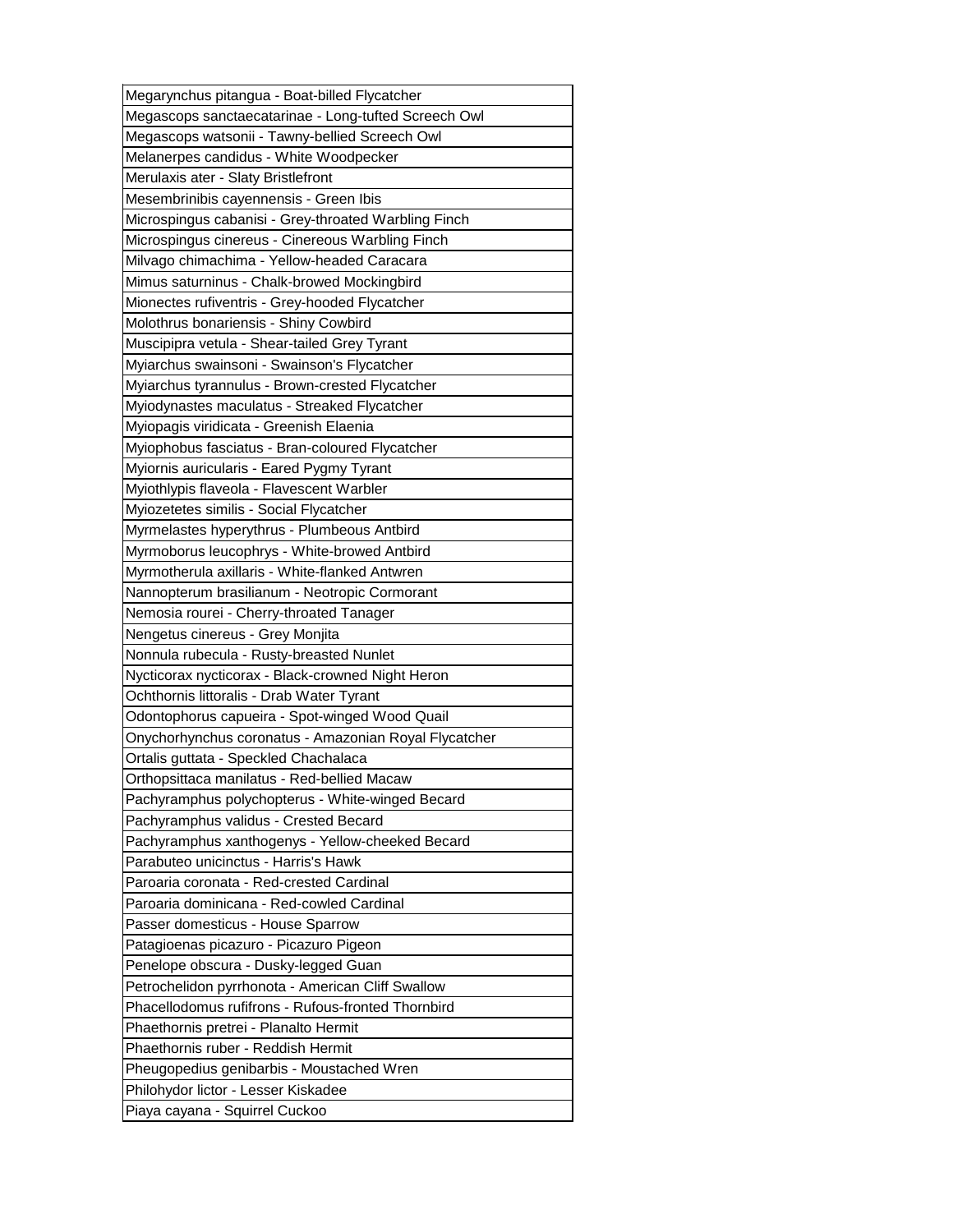| Piculus leucolaemus - White-throated Woodpecker                                                     |
|-----------------------------------------------------------------------------------------------------|
| Picumnus cirratus - White-barred Piculet                                                            |
| Picumnus subtilis - Fine-barred Piculet                                                             |
| Pionites leucogaster - White-bellied Parrot                                                         |
| Pionus maximiliani - Scaly-headed Parrot                                                            |
| Pipile jacutinga - Black-fronted Piping Guan                                                        |
| Pitangus sulphuratus - Great Kiskadee                                                               |
| Platyrinchus leucoryphus - Russet-winged Spadebill                                                  |
| Platyrinchus mystaceus - White-throated Spadebill                                                   |
| Poecilotriccus plumbeiceps - Ochre-faced Tody-flycatcher                                            |
| Polystictus pectoralis - Bearded Tachuri                                                            |
| Primolius couloni - Blue-headed Macaw                                                               |
| Progne chalybea - Grey-breasted Martin                                                              |
| Progne tapera - Brown-chested Martin                                                                |
| Psarocolius decumanus - Crested Oropendola                                                          |
| Pseudocolopteryx flaviventris - Warbling Doradito                                                   |
| Psittacara leucophthalmus - White-eyed Parakeet                                                     |
| Pteroglossus bailloni - Saffron Toucanet                                                            |
| Pteroglossus castanotis - Chestnut-eared Aracari                                                    |
| Pulsatrix koeniswaldiana - Tawny-browed Owl                                                         |
| Pygochelidon cyanoleuca - Blue-and-white Swallow                                                    |
| Pyriglena leucoptera - White-shouldered Fire-eye                                                    |
| Pyrocephalus rubinus - Scarlet Flycatcher                                                           |
| Pyroderus scutatus - Red-ruffed Fruitcrow                                                           |
| Pyrrhura frontalis - Maroon-bellied Parakeet                                                        |
| Pyrrhura rupicola - Black-capped Parakeet                                                           |
| Ramphastos toco - Toco Toucan                                                                       |
| Ramphocelus bresilia - Brazilian Tanager                                                            |
| Ramphocelus carbo - Silver-beaked Tanager                                                           |
| Ramphotrigon fuscicauda - Dusky-tailed Flatbill                                                     |
| Rhopias gularis - Star-throated Antwren                                                             |
| Rhytipterna simplex - Greyish Mourner                                                               |
| Rostrhamus sociabilis - Snail Kite                                                                  |
| Rupornis magnirostris - Roadside Hawk                                                               |
| Saltator maximus - Buff-throated Saltator                                                           |
| Saltator similis - Green-winged Saltator                                                            |
| Schistochlamys melanopis - Black-faced Tanager                                                      |
| Serpophaga subcristata - White-crested Tyrannulet                                                   |
| Setophaga pitiayumi - Tropical Parula                                                               |
| Sicalis flaveola - Saffron Finch                                                                    |
| Sicalis luteola - Grassland Yellow Finch                                                            |
| Spinus magellanicus - Hooded Siskin                                                                 |
| Sporophila caerulescens - Double-collared Seedeater                                                 |
| Sporophila frontalis - Buffy-fronted Seedeater                                                      |
|                                                                                                     |
| Sporophila hypoxantha - Tawny-bellied Seedeater                                                     |
| Sporophila leucoptera - White-bellied Seedeater                                                     |
| Sporophila lineola - Lined Seedeater                                                                |
|                                                                                                     |
| Sporophila nigricollis - Yellow-bellied Seedeater                                                   |
| Sporophila palustris - Marsh Seedeater<br>Stelgidopteryx ruficollis - Southern Rough-winged Swallow |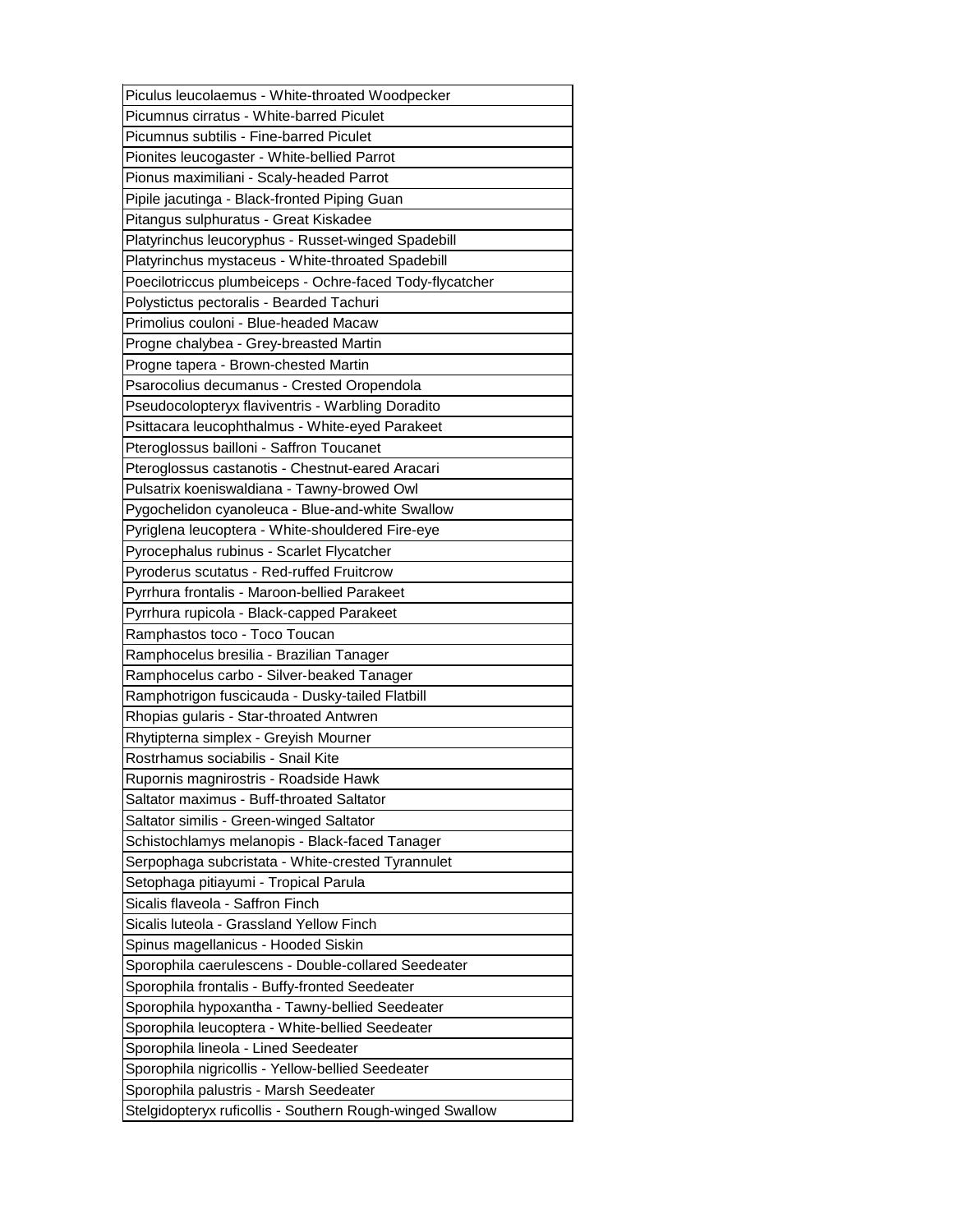| Stilpnia cayana - Burnished-buff Tanager                 |
|----------------------------------------------------------|
| Stilpnia peruviana - Black-backed Tanager                |
| Streptopelia decaocto - Eurasian Collared Dove           |
| Streptoprocne zonaris - White-collared Swift             |
| Strix huhula - Black-banded Owl                          |
| Strix hylophila - Rusty-barred Owl                       |
| Synallaxis albescens - Pale-breasted Spinetail           |
| Synallaxis scutata - Ochre-cheeked Spinetail             |
| Syrigma sibilatrix - Whistling Heron                     |
| Tachybaptus dominicus - Least Grebe                      |
| Tachycineta albiventer - White-winged Swallow            |
| Tachycineta leucorrhoa - White-rumped Swallow            |
| Tachyphonus coronatus - Ruby-crowned Tanager             |
| Tachyphonus rufus - White-lined Tanager                  |
| Tangara cyanocephala - Red-necked Tanager                |
| Tangara cyanoventris - Gilt-edged Tanager                |
| Tangara seledon - Green-headed Tanager                   |
| Tapera naevia - Striped Cuckoo                           |
| Taraba major - Great Antshrike                           |
| Tersina viridis - Swallow Tanager                        |
| Thalasseus acuflavidus - Cabot's Tern                    |
| Thalasseus maximus - Royal Tern                          |
| Thamnophilus caerulescens - Variable Antshrike           |
| Thamnophilus palliatus - Chestnut-backed Antshrike       |
| Theristicus caudatus - Buff-necked Ibis                  |
| Thlypopsis sordida - Orange-headed Tanager               |
| Thraupis ornata - Golden-chevroned Tanager               |
|                                                          |
|                                                          |
| Thraupis palmarum - Palm Tanager                         |
| Thraupis sayaca - Sayaca Tanager                         |
| Tigrisoma fasciatum - Fasciated Tiger Heron              |
| Tityra cayana - Black-tailed Tityra                      |
| Todirostrum cinereum - Common Tody-flycatcher            |
| Todirostrum poliocephalum - Yellow-lored Tody-Flycatcher |
| Tolmomyias sulphurescens - Yellow-olive Flatbill         |
| Trichothraupis melanops - Black-goggled Tanager          |
| Troglodytes aedon musculus - House Wren                  |
| Trogon collaris - Collared Trogon                        |
| Trogon melanurus - Black-tailed Trogon                   |
| Trogon surrucura - Surucua Trogon                        |
| Trogon viridis - Green-backed Trogon                     |
| Turdus amaurochalinus - Creamy-bellied Thrush            |
| Turdus flavipes - Yellow-legged Thrush                   |
| Turdus fumigatus - Cocoa Thrush                          |
| Turdus ignobilis - Black-billed Thrush                   |
| Turdus leucomelas - Pale-breasted Thrush                 |
| Turdus rufiventris - Rufous-bellied Thrush               |
| Tyrannus melancholicus - Tropical Kingbird               |
| Tyrannus savana - Fork-tailed Flycatcher                 |
| Tyrannus tyrannus - Eastern Kingbird                     |